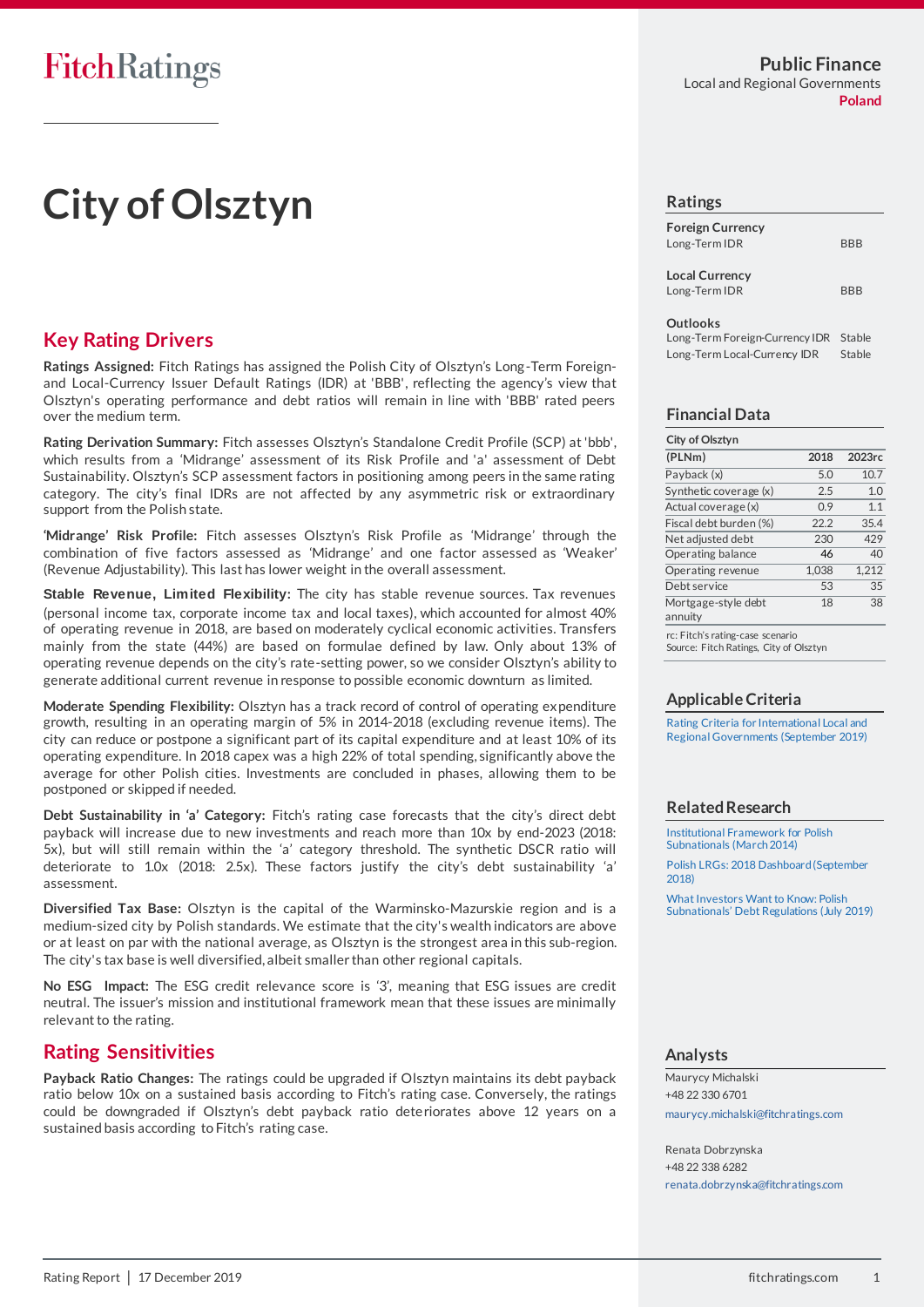# **Rating Synopsis**

Olsztyn's IDR of 'BBB' is solely based on the city's SCP of 'bbb', reflecting a combination of a 'Midrange' risk profile (See *'Midrange' Risk Profile*) and debt sustainability metrics assessed in the 'a' category under Fitch's rating case for 2019-2023 (see *Debt Sustainability of 'a'*). The city's IDR, which is equal to the SCP, is not affected by any asymmetric risk or extraordinary support from the Polish state.

### **SCP Positioning Table**

| Risk profile                          | Debt sustainability |     |     |     |     |              |
|---------------------------------------|---------------------|-----|-----|-----|-----|--------------|
| Stronger                              | aaa or aa           | a   | bbb | bb  | b   |              |
| <b>High Midrange</b>                  | aaa                 | aa  | a   | bbb | bb  | b            |
| Midrange                              |                     | aaa | aa  | a   | bbb | bb or below  |
| Low Midrange                          |                     |     | aaa | aa  | a   | bbb or below |
| Weaker                                |                     |     |     | aaa | aa  | a or below   |
| Vulnerable                            |                     |     |     |     | aaa | aa or below  |
| Suggested analytical<br>outcome (SCP) | aaa                 | aa  | a   | bbb | bb  | b            |
| Source: Fitch Ratings                 |                     |     |     |     |     |              |

# **Issuer Profile**

Olsztyn is a medium-sized city with over 172,000 inhabitants and is the capital of Warminsko-Mazurskie Region in northeast Poland. This region is among the lowest five Polish regions by wealth indicators, and is eligible for additional EU grants for regional development (Operational Programme Eastern Poland 2014-2020).

Olsztyn is a major business, cultural and educational centre in the region. In Fitch's opinion the city's wealth indicators are likely to be above or at least at the national average. The unemployment rate in the city (2018: 3.4%) is lower than the national average (5.8%).

The region's GDP per capita was 71% of the national average in 2016 (latest available data), although the Olsztyn sub-region's GDP per capita was higher at 80.2%. The city's economy is diversified, with the services sector playing an important role, employing over 78% of the local workforce in 2018 (national average 53%). This sector contributed about 62.2% of the subregion's gross valued added in 2016, above the regional average.

# **Risk Profile: Midrange**

Fitch assesses Olsztyn's Risk Profile as Midrange due to the combination of five factors assessed as 'Midrange' and one factor assessed as 'Weaker' (Revenue Adjustability), this last being of lower weight in the overall assessment.

| Risk profile          | Revenue<br>robustness | Revenue | Expenditure Expenditure liquidity<br>adjustability sustainability adjustability robustness |          | Liabilities & | Liabilities $\&$<br>liauidity<br>flexibility |
|-----------------------|-----------------------|---------|--------------------------------------------------------------------------------------------|----------|---------------|----------------------------------------------|
| Midrange              | Midrange              | Weaker  | Midrange                                                                                   | Midrange | Midrange      | Midrange                                     |
| Source: Fitch Ratings |                       |         |                                                                                            |          |               |                                              |

#### **Rating History**

| Date                  | Long-Term<br>Foreign-<br><b>Currency IDR IDR</b> | Long-Term<br>Local-Currency |
|-----------------------|--------------------------------------------------|-----------------------------|
| 22 Nov 19             | <b>BBB</b>                                       | <b>RRR</b>                  |
| Source: Fitch Ratings |                                                  |                             |

**City of Olsztyn**



Source: Fitch Ratings

#### **Socioeconomic Indicators**

|                                 | City  | Poland |
|---------------------------------|-------|--------|
| Population in 2018 (000)        | 172   | 38,411 |
| Average salary in 2018<br>(PLN) | 4.649 | 4.835  |
| Unemployment rate,<br>4018 (%)  | 34    | 5.8    |
|                                 |       |        |

Source: Fitch Ratings, City of Olsztyn, Central Statistics Office Poland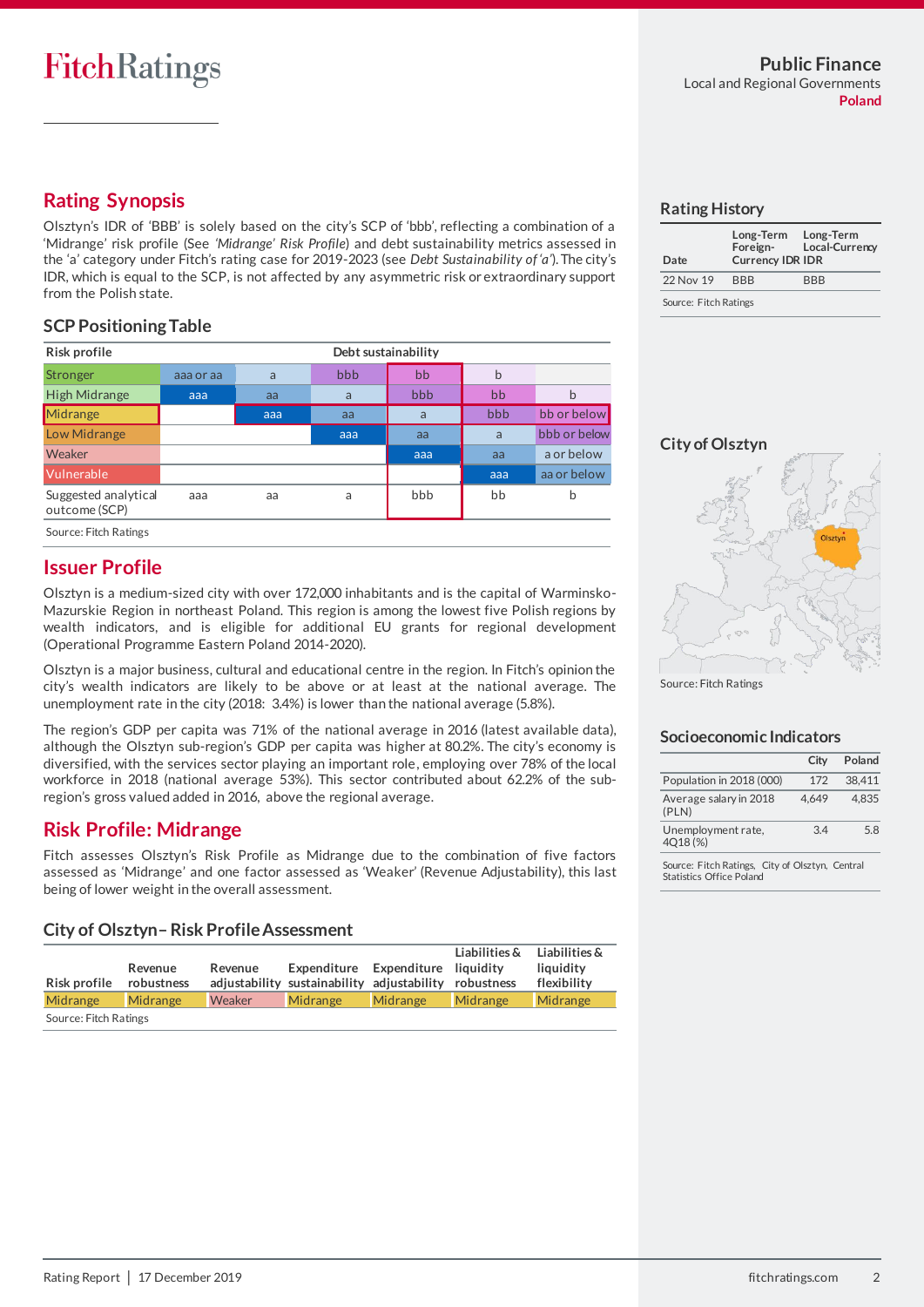#### **Revenue Robustness: Midrange**

We assess Olsztyn's revenue robustness as 'Midrange' in view of the city's stable revenue sources with revenue growth prospects in line with national GDP growth. Tax revenue accounts for almost 40% of Olsztyn's operating revenue (in 2018), being based on moderately cyclical economic activities. Personal income tax accounts for 26% of operating revenue and local taxes for 13% while corporate income tax, which is more volatile, accounts for less than 2%. Current transfers accounted for almost 44% of operating revenue in 2018, with most made of transfers from the state budget (A-/Stable). These transfers are not subject to discretionary changes as most are defined by law. Olsztyn's tax base is diversified, with no concentration risks.

#### **Revenue Structure - Rating Case Scenario**

Taxes Transfers received Fees, fines and other operating revenue Interest revenue Capital revenue (PLNm)



#### **Revenue Adjustability: Weaker**

We assess Olsztyn's ability to generate additional revenue in response to a possible economic downturn as 'Weaker', like most Polish cities, but this is mitigated by the proven track record of revenue growth, even in times of lower GDP growth.

Income tax rates are set by the central government, as are most current transfers. Olsztyn has little flexibility on local taxes (13% of operating revenue) as the city's ability to determine rates on local taxes is constrained by the ceilings set in the national tax regulations. The city could increase its revenue by intense asset sales (on average PLN36 million of proceeds in 2014- 2018, ie about 3% of total revenue), but this source of revenue may prove not sustainable in times of economic downturn.

#### **Revenue Breakdown, 2018**

|                                        | Operating<br>revenue<br>$(\%)$ | Total<br>revenue<br>$(\%)$ |
|----------------------------------------|--------------------------------|----------------------------|
| Taxes                                  | 39.8                           |                            |
| - Personal income<br>tax               | 25.6                           |                            |
| - Corporate<br>income tax              | 1.7                            |                            |
| - Property tax                         | 10.0                           |                            |
| <b>Transfers</b><br>received           | 44.0                           |                            |
| - Educational<br>subsidy               | 23.4                           |                            |
| - Grants for famiy<br>programme 500+   | 12.5                           |                            |
| - EU grants<br>current                 | 0.5                            |                            |
| Other operating<br>revenue             | 16.2                           |                            |
| Operating<br>revenue                   | 100.0                          | 86.6                       |
| <b>Financial revenue</b>               |                                | 0.0                        |
| Capital revenue                        |                                | 13.4                       |
| - Sale of asset                        |                                | 3.3                        |
| - EU capital grants                    |                                | 9.6                        |
| Source: Fitch Ratings, City of Olsztyn |                                |                            |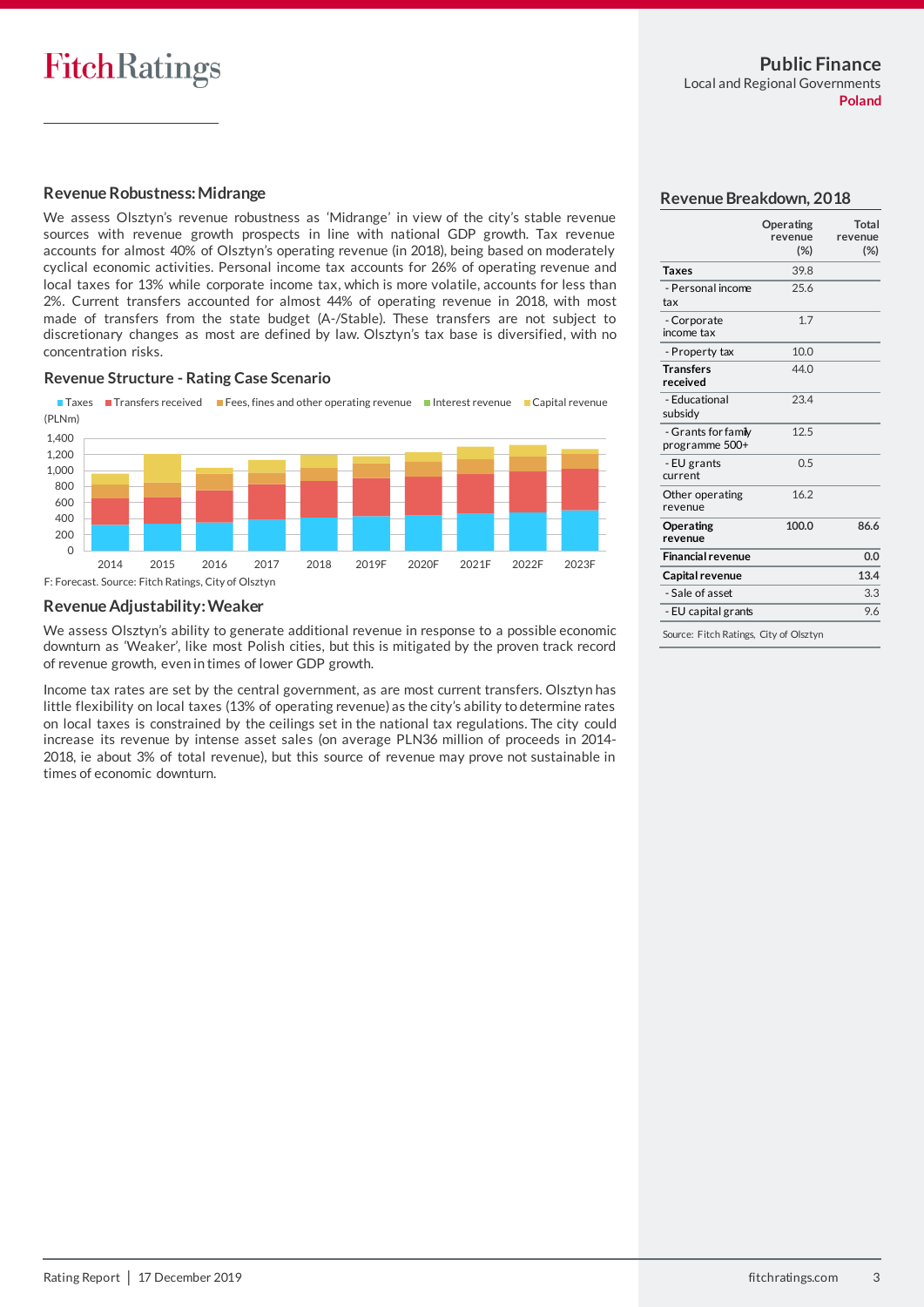#### **Expenditure Sustainability: Midrange**

Fitch assesses the sustainability of the city's spending as 'Midrange', in line with most Polish cities. The city's main responsibilities are non-cyclical, including education, public transport, municipal services, administration, housing economy, culture and sport, and public safety and family benefits mandated and financed from the central budget.

Olsztyn had a track record of moderate control of operating expenditure growth. Its opex grew generally in line with operating revenue growth, which resulted in an operating balance accounting on average for 5% of operating revenue in 2014-2018 (when excluding one-off revenue, such as VAT returns after investments). We expect the city's capex to remain high in 2019-2023 (average 14% of total spending), leading to budgetary deficits of up to 5% of total revenue in this period, according to our rating case scenario.

#### **Expenditure Adjustability: Midrange**

Fitch assesses the city's ability to reduce spending in response to shrinking revenue as 'Midrange'. The city can influence a significant part of its capital expenditure and at least 10% of its operating expenditure.





#### **Expenditure Breakdown, 2018**

|                                         | Opex (%) | Total<br>expenditure (%) |
|-----------------------------------------|----------|--------------------------|
| Education                               | 38.3     |                          |
| Social care <sup>a</sup>                | 25.8     |                          |
| Public<br>administration                | 5.9      |                          |
| Housing                                 | 0.9      |                          |
| Transport                               | 12.2     |                          |
| Communal<br>services                    | 6.9      |                          |
| Other                                   | 10       |                          |
| Operating<br>expenditure                | 100      | 77.7                     |
| Financial<br>charges                    |          | 0.4                      |
| Capital<br>expenditure                  |          | 21.9                     |
| <sup>8</sup> lealudes "Eassilu" sestias |          |                          |

hily" section Source: Fitch Ratings, City of Olsztyn

Olsztyn's inflexible costs result from mandatory responsibilities in education, family benefits, social care, administration and public safety, which together accounted for about 75% of operating expenditure in 2018. The city has higher spending flexibility in relation to other sectors, including public transport, culture, sport, healthcare and housing economy. Capex is to some extent flexible as investments tend to be implemented in phases, and can be reduced or postponed in case of need.

In 2018 Olsztyn's capex totalled more than PLN279 million or almost 22% of total expenditure, predominately for investments. Through implementing a number of smaller investments and the larger ones in phases, the city is able to postpone the least important ones in case of need.

F: Forecast. Source: Fitch Ratings, City of Olsztyn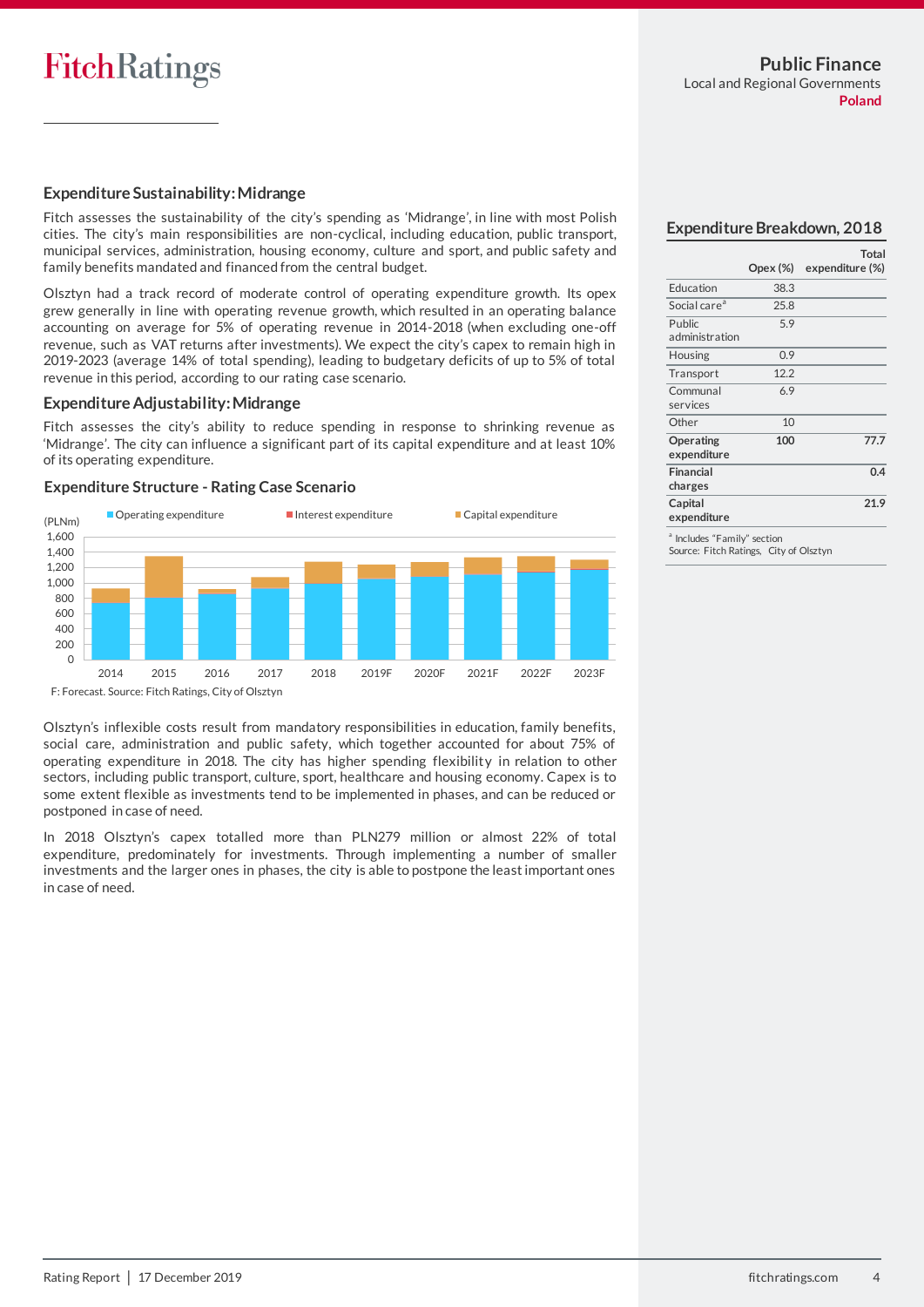# **FitchRatings**

#### **Liabilities andLiquidity Robustness: Midrange**

Fitch assesses the national framework regulations for Polish local and regional governments' liabilities and liquidity, and Olsztyn's individual framework for debt, liquidity and off-balancesheet management as 'Midrange'.

At end-1H19 the city's loan portfolio was 92% composed of bonds (with final maturities up to 2032) with the rest loans from local banks. However, the maturity profile is smooth, with average principal repayments not exceeding 12% of the stock outstanding at end-2018 (average 7%). The city's debt is in Polish zloty with floating interest rates, which exposes the city to interest rate risk. The city mitigates this with its prudent budget practice, securing in its budget higher amounts for debt service.

#### **Overall Adjusted Debt Structure - Rating Case Scenario**



#### **Liabilities andLiquidity Flexibility:Midrange**

Fitch assesses the city's liquidity framework as 'Midrange' as there is no emergency liquidity support from upper tiers of government, but Olsztyn has liquidity available under its committed liquidity line (with a limit of PLN50 million).

Historically the city had good liquidity, with a liquidity coverage ratio averaging 2.1x in 2010- 2018. Cash and liquid deposits in 2018-2019 have been above PLN70 million on average.



Source: Fitch Ratings, City of Olsztyn

#### **Liquidity**

| (PLNm)                                 | End-2018 |
|----------------------------------------|----------|
| Available cash                         | 56.9     |
| Unrestricted cash                      | 56.9     |
| Undrawn committed credit lines         | 50.0     |
| Source: Fitch Ratings, City of Olsztyn |          |

#### **Debt Analysis**

|                                | End-2018 |
|--------------------------------|----------|
| Fixed rate (%)                 | 0        |
| FX debt (%)                    | $\Omega$ |
| Issued bonds (%)               | 83.4     |
| Final debt maturity (year)     | 2032     |
| Debt service (2018, PLNm)      | 52.8     |
| Operating balance (2018, PLNm) | 46.3     |
|                                |          |

Source: Fitch Ratings, City of Olsztyn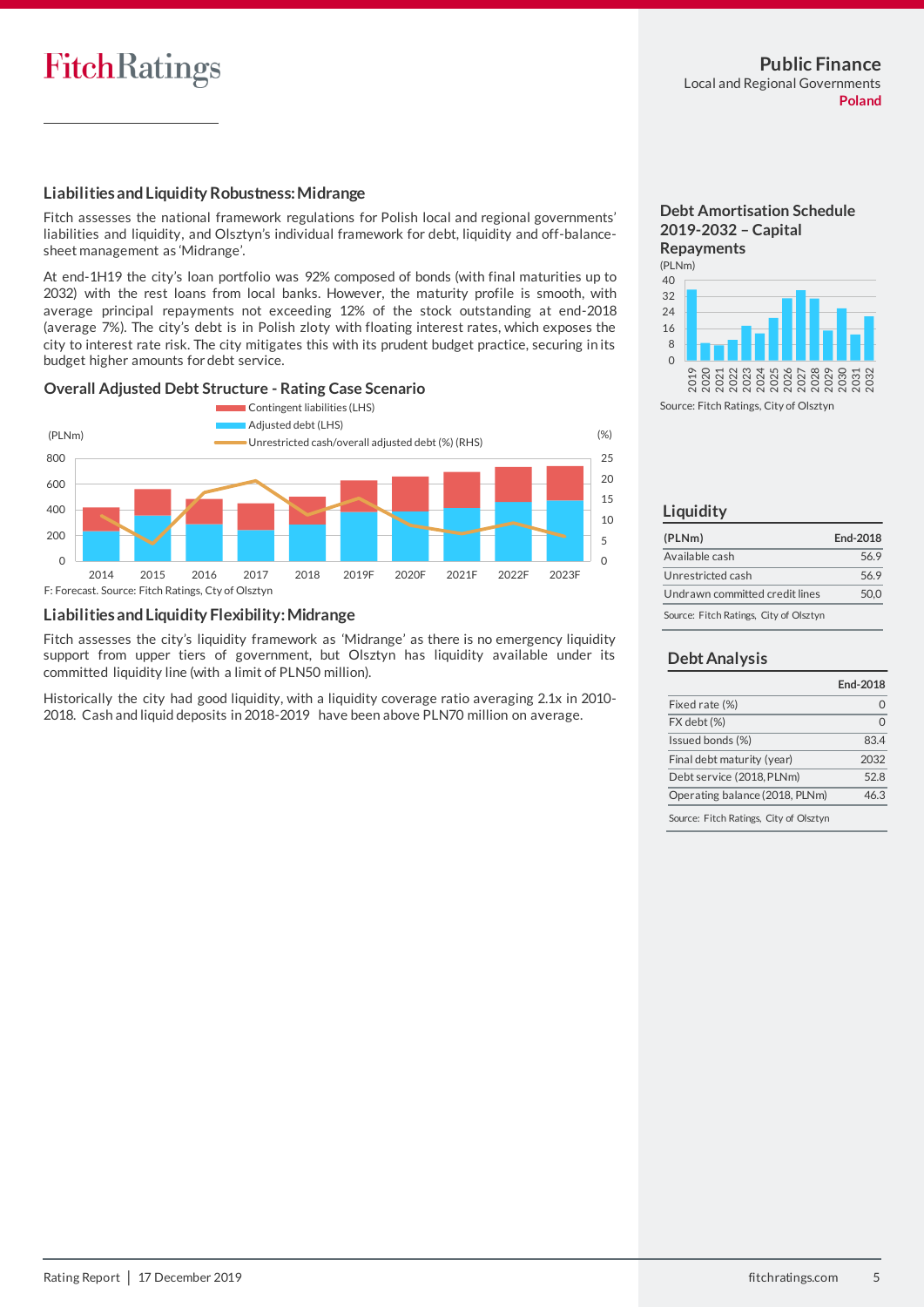# **Debt Sustainability of 'a'**

#### **Debt Sustainability– Type B**

|                       | Primary metric  |                   | Secondary metrics      |
|-----------------------|-----------------|-------------------|------------------------|
|                       | Payback (x)     | Coverage (x)      | Fiscal debt burden (%) |
| aaa                   | $X \leq 5$      | $X > = 4$         | $X \leq 50$            |
| aa                    | $5 < X \leq 9$  | $2 \leq X < 4$    | $50 < X \le 100$       |
| a                     | $9 < X \le 13$  | $1.5 \le X < 2$   | $100 < X \le 150$      |
| bbb                   | $13 < X \le 18$ | $1.2 \le X < 1.5$ | $150 < X \le 200$      |
| bb                    | $18 < X \le 25$ | $1 \le X < 1.2$   | $200 < X \le 250$      |
| b                     | X > 25          | X < 1             | X > 250                |
| Source: Fitch Ratings |                 |                   |                        |

Under its rating case for 2019-2023, Fitch projects the city's payback ratio (net adjusted debt/operating balance) to rise to above 10x in 2023 from 5x in 2018, in line with a 'a' assessment. For the secondary metrics, Fitch's rating case projects that, despite a debt increase, the fiscal debt burden will remain relatively low and close to 35% of operating revenue (2018: 22%), counterbalancing the city's weaker synthetic DSCR of about 1x. The fiscal debt burden appears comparatively stronger ('aaa' category in Fitch's guidance table) than the payback ('a' category) and coverage ratios ('bb' category), which reflects a structural feature of Polish cities. All these metrics together underpin the city's debt sustainability assessment at 'a'.

#### **Payback Ratio - Fitch's Base and Rating Case Scenarios**



#### **Synthetic Debt Service Coverage Ratio - Fitch's Base and Rating Case Scenarios**



#### **Fiscal Debt Burden - Fitch's Base and Rating Case Scenarios**



#### **Debt Sustainability Ratios:**

- **Payback:** Net adjusted debt/operating balance (x)
- **Fiscal debt burden:** Net adjusted debt/operating revenue (%)
- **Synthetic DSCR:** Operating balance/mortgage style debt annuity; Fitch's synthetic calculation (x)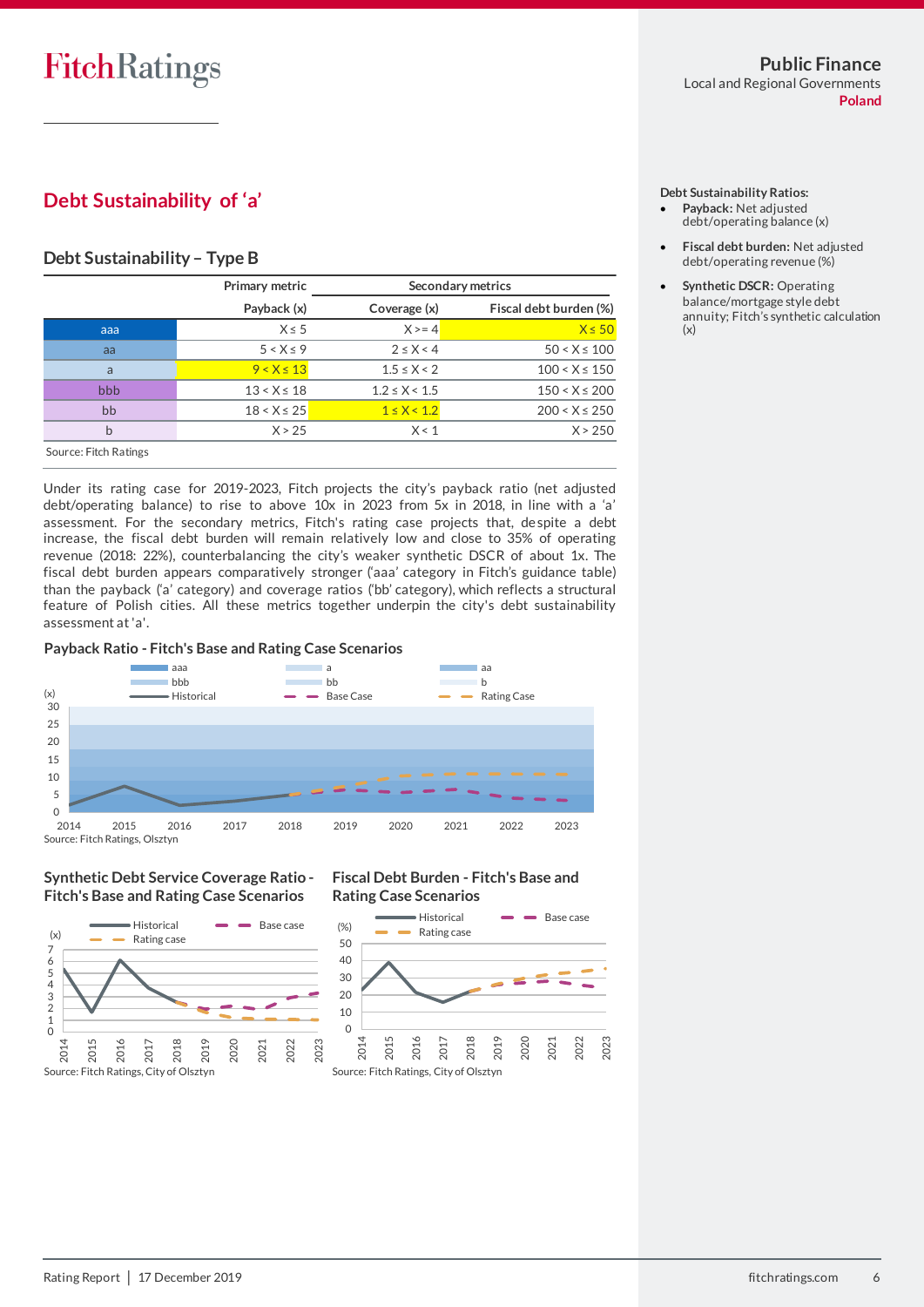#### **Fitch's Base and Rating Cases Main Assumptions**

|                                                                                                                             |           | 2019-2023 |             |  |
|-----------------------------------------------------------------------------------------------------------------------------|-----------|-----------|-------------|--|
|                                                                                                                             | 2014-2018 | Base case | Rating case |  |
| National nominal GDP growth (Fitch's assumptions) <sup>a</sup>                                                              | 5.4       | 5.6       | 4.8         |  |
| Operating revenue growth (CAGR; %)                                                                                          | 5.9       | 3.5       | 3.1         |  |
| Incl. tax revenue                                                                                                           | 6.3       | 4.8       | 4.0         |  |
| Incl. transfers received                                                                                                    | 8.3       | 2.7       | 2.6         |  |
| Incl. non-tax revenue                                                                                                       | $-0.6$    | 2.3       | 2.3         |  |
| Operating expenditure growth (CAGR; %)                                                                                      | 7.7       | 3.0       | 3.4         |  |
| Net capital expenditure (average per year; PLNm)                                                                            | 59.0      | 64.0      | 64.0        |  |
| Cost of new debt (average; %)                                                                                               | 2.7       | 2.7       | 2.9         |  |
| a Base case is based on Fitch's sovereign assumptions. Rating case is a stressed assumption used for City of Olsztyn rating |           |           |             |  |

case scenario Source: Fitch Ratings

### **Other Rating Factors**

Olsztyn's final IDR is driven by the city's SCP. No other factor affects the final rating.

#### **From SCP to IDR: Factors Beyond the SCP**

| SCP                   | Cap              |            | Support                  | Asymmetric risks         | <b>IDR</b> |
|-----------------------|------------------|------------|--------------------------|--------------------------|------------|
|                       | Sovereign rating | Rating cap |                          |                          |            |
| bbb                   |                  |            | $\overline{\phantom{0}}$ | $\overline{\phantom{a}}$ | <b>BBB</b> |
| Source: Fitch Ratings |                  |            |                          |                          |            |

### **Peer Analysis**

#### **Polish Cities**

|                       | Primary                      |      |            |            |          |  |  |
|-----------------------|------------------------------|------|------------|------------|----------|--|--|
| Entity                | metric $(x)$<br>Risk profile |      | <b>SCP</b> | <b>IDR</b> | Outlook  |  |  |
| Rzeszow               | Midrange                     | 9.4  | $bbb +$    | BBB+       | Stable   |  |  |
| Olsztyn               | Midrange                     | 10.7 | bbb        | <b>BBB</b> | Stable   |  |  |
| Kielce                | Midrange                     | 10.1 | bbb        | <b>BBB</b> | Negative |  |  |
| Bialystok             | Midrange                     | 11.0 | bbb        | <b>BBB</b> | Stable   |  |  |
| Torun                 | Midrange                     | 11.0 | bbb        | <b>BBB</b> | Stable   |  |  |
| Chorzow               | Midrange                     | 11.5 | bbb-       | BBB-       | Stable   |  |  |
| Source: Fitch Ratings |                              |      |            |            |          |  |  |

#### **International Peers**

|                                    | Primary      |           |                          |            |          |  |
|------------------------------------|--------------|-----------|--------------------------|------------|----------|--|
| <b>Entity (Country)</b>            | Risk profile | metric(x) | <b>SCP</b><br><b>IDR</b> |            | Outlook  |  |
| City of Busto Arsizio (Italy)      | Midrange     | 4.1       | $a+$                     | <b>BBB</b> | Negative |  |
| Metropolitan City of Milan (Italy) | Midrange     | 8.8       | $bbb +$                  | <b>BBB</b> | Negative |  |
| Region of Sicily (Italy)           | Midrange     | 10.4      | bbb                      | <b>BBB</b> | Negative |  |
| City of Bucharest (Romania)        | Low midrange | 5.7       | $bbb +$                  | BBB-       | Stable   |  |
| Source: Fitch Ratings              |              |           |                          |            |          |  |

Olsztyn has different risk profile from Romanian cities, which have better primary and secondary metrics. However, it fits well among Polish and Italian peers with debt sustainability in the 'a' category. Olsztyn compares well with the cities of Torun and Bialystok, having the same risk profile (Midrange) and payback ratio of around 11x. Rzeszow, with payback ratios below 10x, is rated one notch higher, at 'BBB+', while Chorzow, with a payback ratio of 11.5x, is rated one notch lower. Kielce's IDR has a Negative Outlook, which indicates that over the next year the city's payback ratio may weaken, leading to an SCP downgrade and therefore an IDR downgrade.

#### **Debt Sustainability Ratios – Fitch's Rating Case Scenario**

|                           | 2018 | 2023rc |
|---------------------------|------|--------|
| Payback (x)               | 5.0  | 10.7   |
| Synthetic<br>coverage (x) | 2.5  | 1.0    |
| Fiscal debt burden<br>(%) | 22.2 | 35.4   |
| re: Eitch's rating case   |      |        |

rc: Fitch's rating case Source: Fitch Ratings, City of Olsztyn

Fitch's Rating-Case Scenario:

The rating case is a through-the-cycle scenario that incorporates a combination of revenue, cost or financial risk stresses.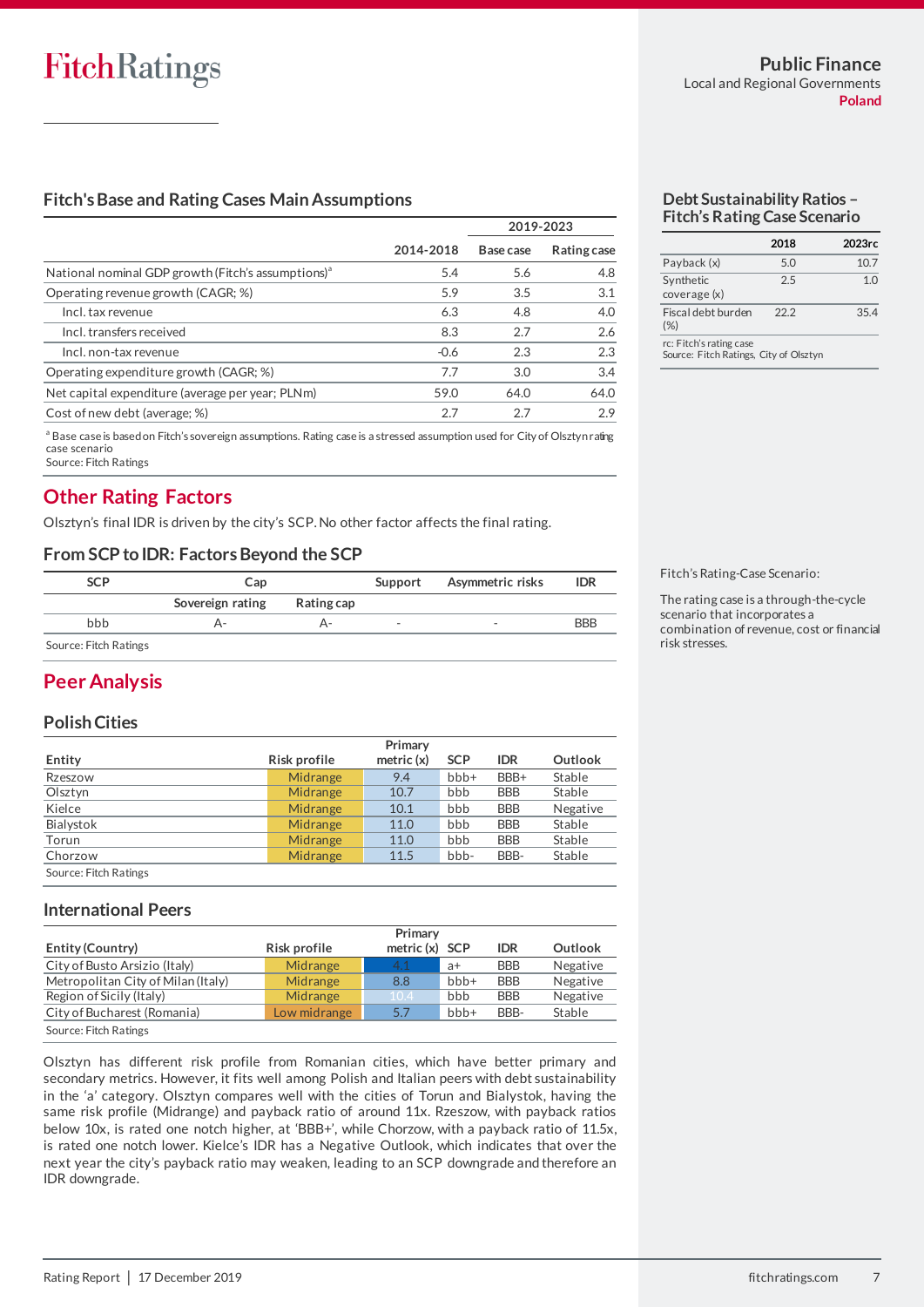# **ESG Considerations**

Unless otherwise disclosed in this section, the highest level of ESG credit relevance is a score of 3 – ESG issues are credit neutral or have only a minimal credit impact on the entity, either due to their nature or the way in which they are being managed by the entity.

For more information on our ESG Relevance Scores, visit

[https://www.fitchratings.com/site/esg.](https://www.fitchratings.com/site/esg)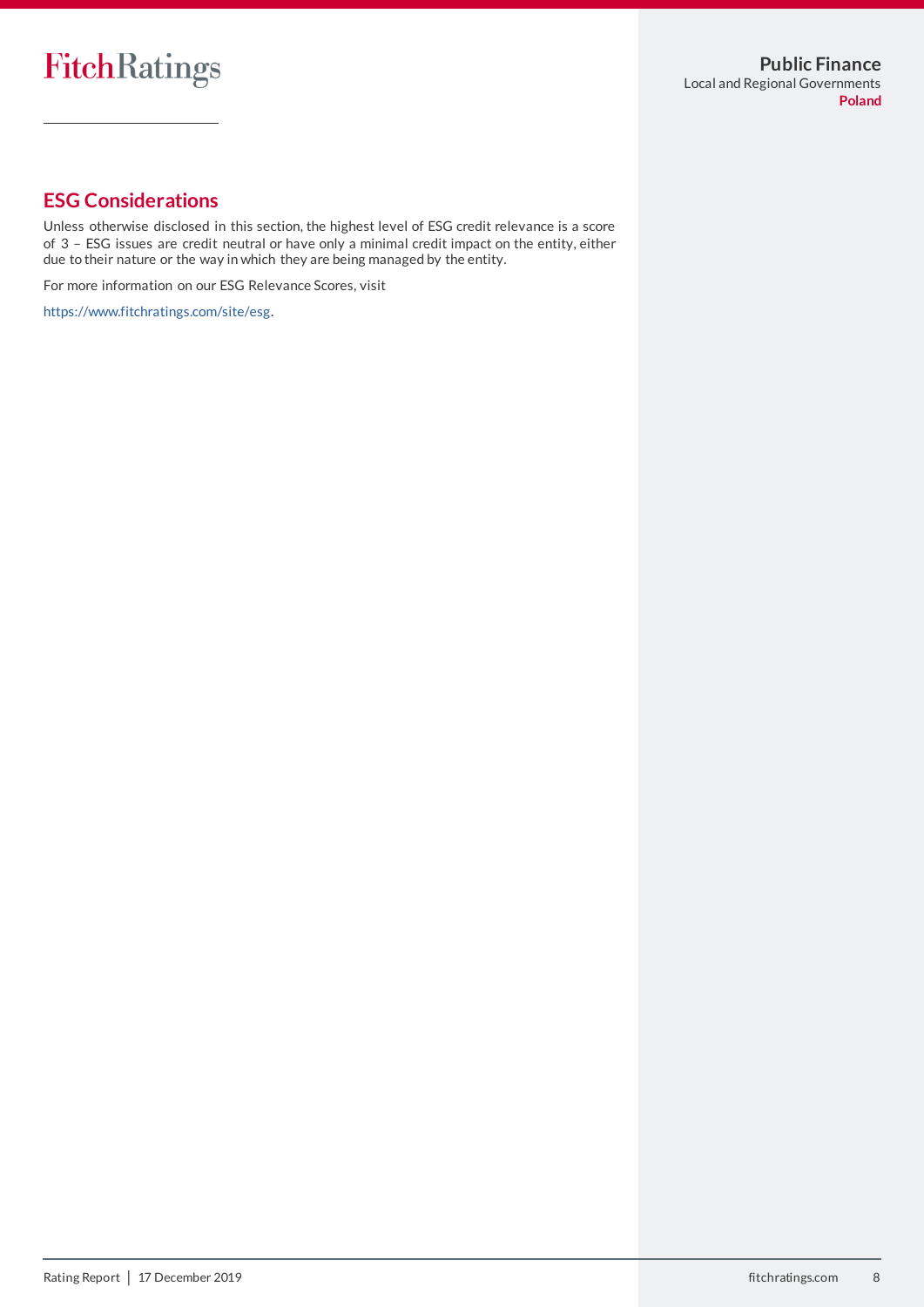# FitchRatings

# **Appendix A**

#### **City of Olsztyn**

| (PLNm)                                                      | 2015     | 2016         | 2017         | 2018     | 2019rc   | 2023rc   |
|-------------------------------------------------------------|----------|--------------|--------------|----------|----------|----------|
| Taxes                                                       | 336      | 352          | 386          | 414      | 433      | 504      |
| Transfers received                                          | 336      | 405          | 445          | 458      | 474      | 522      |
| Fees, fines and other operating revenues                    | 181      | 206          | 145          | 166      | 186      | 186      |
| <b>Operating revenue</b>                                    | 853      | 962          | 977          | 1,038    | 1,093    | 1,212    |
| Operating expenditure                                       | $-808$   | $-859$       | -929         | $-991$   | $-1,054$ | $-1,172$ |
| <b>Operating balance</b>                                    | 45       | 103          | 48           | 46       | 39       | 40       |
| Interest revenue                                            | 0        | 0            | 0            | 0        | $\Omega$ | 0        |
| Interest expenditure                                        | $-7$     | -8           | $-7$         | -6       | -8       | -18      |
| <b>Current balance</b>                                      | 38       | 95           | 40           | 40       | 31       | 22       |
| Capital revenue                                             | 354      | 75           | 158          | 163      | 89       | 57       |
| Capital expenditure                                         | $-532$   | $-52$        | -139         | $-279$   | $-178$   | $-113$   |
| Capital balance                                             | $-178$   | 23           | 19           | $-116$   | -89      | $-56$    |
| Total revenue                                               | 1,207    | 1,037        | 1,135        | 1,201    | 1,182    | 1,269    |
| Total expenditure                                           | $-1,347$ | -919         | $-1,075$     | $-1,276$ | $-1,240$ | $-1,303$ |
| Surplus (deficit) before net financing                      | $-140$   | 118          | 59           | -75      | $-58$    | -34      |
| New direct debt borrowing                                   | 163      | 0            | $\mathbf{O}$ | 91       | 133      | 28       |
| Direct debt repayment                                       | $-35$    | $-61$        | -46          | -47      | $-35$    | $-17$    |
| Net direct debt movement                                    | 128      | -61          | -46          | 44       | 98       | 11       |
| Overall results                                             | $-12$    | 57           | 14           | -32      | 40       | -23      |
| <b>DEBT</b>                                                 |          |              |              |          |          |          |
| Short-term debt                                             | 19       | $\Omega$     | 0            | 0        | 0        | $\Omega$ |
| Long-term debt                                              | 338      | 289          | 244          | 287      | 385      | 474      |
| Direct debt                                                 | 357      | 289          | 244          | 287      | 385      | 474      |
| Other Fitch-classified debt                                 | 0        | 0            | 0            | 0        | 0        | 0        |
| Adjusted debt                                               | 357      | 289          | 244          | 287      | 385      | 474      |
| Guarantees issued (excluding adjusted<br>debt portion)      | 0        | 0            | 0            | 0        | 0        | 0        |
| Majority-owned GRE debt and other<br>contingent liabilities | 206      | 197          | 209          | 216      | 246      | 268      |
| Overall adjusted debt                                       | 563      | 486          | 453          | 503      | 631      | 742      |
| Total cash, liquid deposits, and sinking<br>funds           | 24       | 82           | 89           | 57       | 97       | 45       |
| Restricted cash                                             | 0        | $\mathbf{O}$ | $\mathbf{O}$ | 0        | 0        | 0        |
| Unrestricted cash                                           | 24       | 82           | 89           | 57       | 97       | 45       |
| Net adjusted debt                                           | 333      | 207          | 155          | 230      | 288      | 429      |
| Net overall debt                                            | 539      | 405          | 364          | 447      | 534      | 697      |

rc: Fitch's rating case, based on conservative assumptions. 2023 is the last year of the rating case scenario Source: Fitch Ratings, City of Olsztyn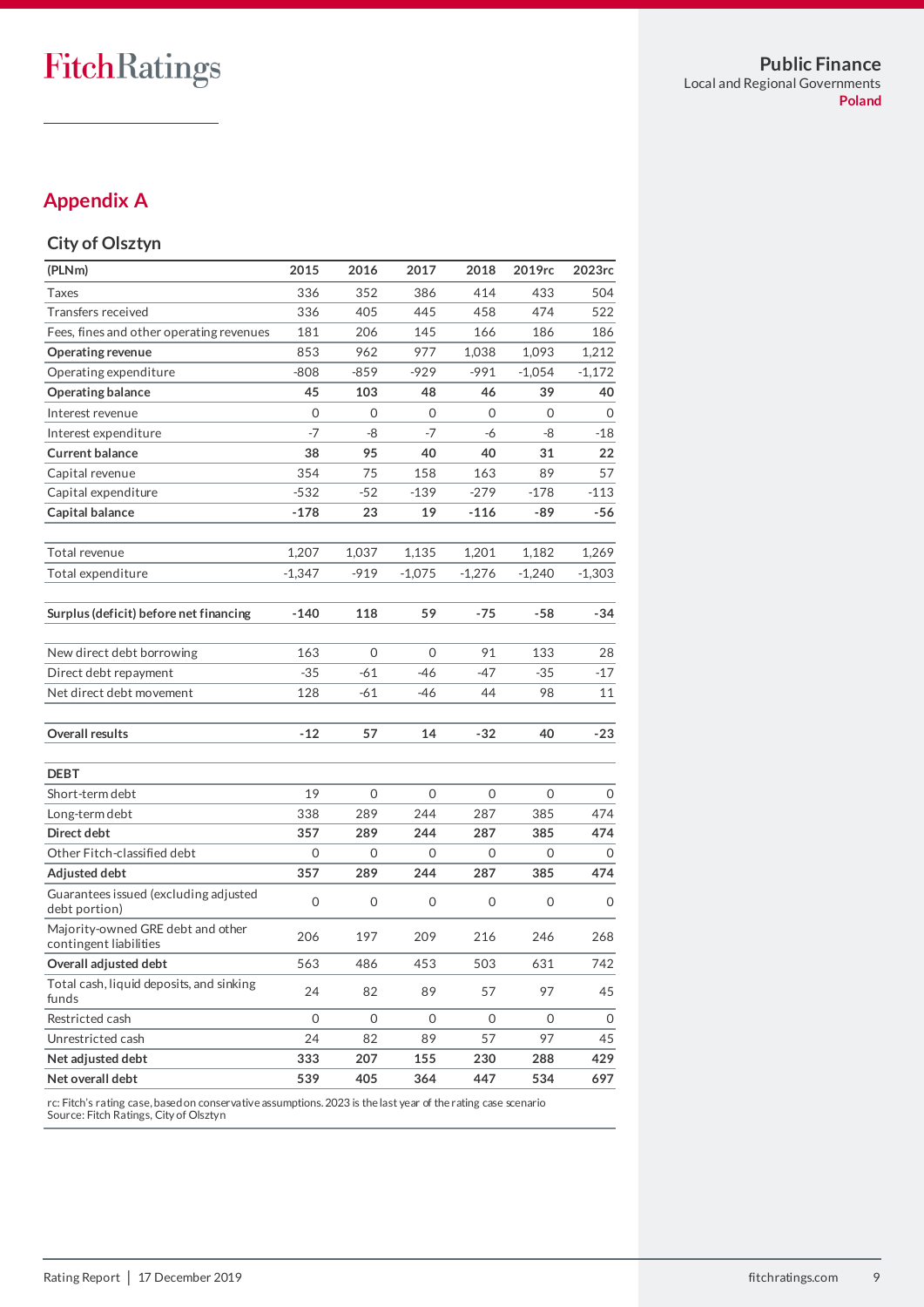# **Appendix B**

# **City of Olsztyn**

|                                                                                                               | 2015    | 2016    | 2017    |        |        | 2018 2019rc 2023rc |
|---------------------------------------------------------------------------------------------------------------|---------|---------|---------|--------|--------|--------------------|
| <b>Fiscal performance ratios</b>                                                                              |         |         |         |        |        |                    |
| Operating balance/operating revenue (%)                                                                       | 5.2     | 10.7    | 4.9     | 4.5    | 3.6    | 3.3                |
| Current balance/current revenue (%)                                                                           | 4.4     | 9.9     | 4.1     | 3.9    | 2.8    | 1.8                |
| Operating revenue growth (annual % change)                                                                    | 3.2     | 12.8    | 1.5     | 6.2    | 5.3    | 3.1                |
| Operating expenditure growth (annual % change)                                                                | 9.5     | 6.3     | 8.2     | 6.7    | 6.3    | 2.8                |
| Surplus (deficit) before net financing/total revenue<br>(%)                                                   | $-11.6$ | 11.4    | 5.2     | $-6.3$ | $-4.9$ | $-2.7$             |
| Total revenue growth (annual %change)                                                                         | 25.3    | $-14.1$ | 9.4     | 5.9    | $-1.6$ | $-4.1$             |
| Total expenditure growth (annual % change)                                                                    | 45.1    | $-31.8$ | 17.0    | 18.7   | $-2.8$ | $-3.3$             |
| Debt ratios                                                                                                   |         |         |         |        |        |                    |
| <b>Primary metrics</b>                                                                                        |         |         |         |        |        |                    |
| Payback ratio (x)                                                                                             | 7.5     | 2.0     | 3.3     | 5.0    | 7.4    | 10.7               |
| Secondary metrics                                                                                             |         |         |         |        |        |                    |
| Fiscal debt burden (%)                                                                                        | 39.0    | 21.6    | 15.8    | 22.2   | 26.3   | 35.4               |
| Synthetic debt service coverage ratio (x)                                                                     | 1.7     | 6.1     | 3.7     | 2.5    | 1.7    | 1.0                |
| Other debt ratios                                                                                             |         |         |         |        |        |                    |
| Liquidity coverage ratio $(x)$                                                                                | 2.2     | 1.8     | 2.4     | 2.6    | 2.2    | 3.1                |
| Direct debt maturing in one year/total direct debt<br>$(\%)$                                                  | 18.8    | 12.5    | 14.6    | 12.3   | 0.0    | 0.0                |
| Direct debt (annual % change)                                                                                 | 51.5    | $-19.0$ | $-15.7$ | 17.9   | 34.1   | 2.4                |
| Apparent cost of direct debt (interest paid/direct<br>debt) (%)                                               | 2.3     | 2.6     | 2.7     | 2.2    | 2.4    | 3.8                |
| Revenue ratios                                                                                                |         |         |         |        |        |                    |
| Tax revenue/total revenue (%)                                                                                 | 27.9    | 33.9    | 34.1    | 34.4   | 36.6   | 39.7               |
| Current transfers received/total revenue (%)                                                                  | 27.8    | 39.0    | 39.3    | 38.1   | 40.1   | 41.1               |
| Interest revenue/total revenue (%)                                                                            | 0.0     | 0.0     | 0.0     | 0.0    | 0.0    | 0.0                |
| Capital revenue/total revenue (%)                                                                             | 29.4    | 7.2     | 13.9    | 13.6   | 7.5    | 4.5                |
| GDP deflated total revenue growth (annual %<br>change)                                                        | 24.3    | $-14.2$ | 7.5     | 3.8    | $-3.1$ | $-5.9$             |
| <b>Expenditure ratios</b>                                                                                     |         |         |         |        |        |                    |
| Staff expenditure/total expenditure (%)                                                                       | 23.3    | 35.2    | 31.6    | 28.4   | n.a.   | n.a.               |
| Current transfers made/total expenditure (%)                                                                  | 9.2     | 14.4    | 14.2    | 13.3   | n.a.   | n.a.               |
| Interest expenditure/total expenditure (%)                                                                    | 0.5     | 0.9     | 0.7     | 0.5    | 0.6    | $1.4\,$            |
| Capital expenditure/total expenditure (%)                                                                     | 39.5    | 5.6     | 12.9    | 21.9   | 14.4   | 8.7                |
| GDP Deflated Total Expenditure Growth (Annual<br>% Change)                                                    | 44.0    | $-31.9$ | 15.0    | 16.4   | $-4.3$ | $-5.2$             |
| rc: Fitch's rating case, based on conservative assumptions. 2023 is the last year of the rating case scenario |         |         |         |        |        |                    |

n.a. – no data

Source: Fitch Ratings, City of Olsztyn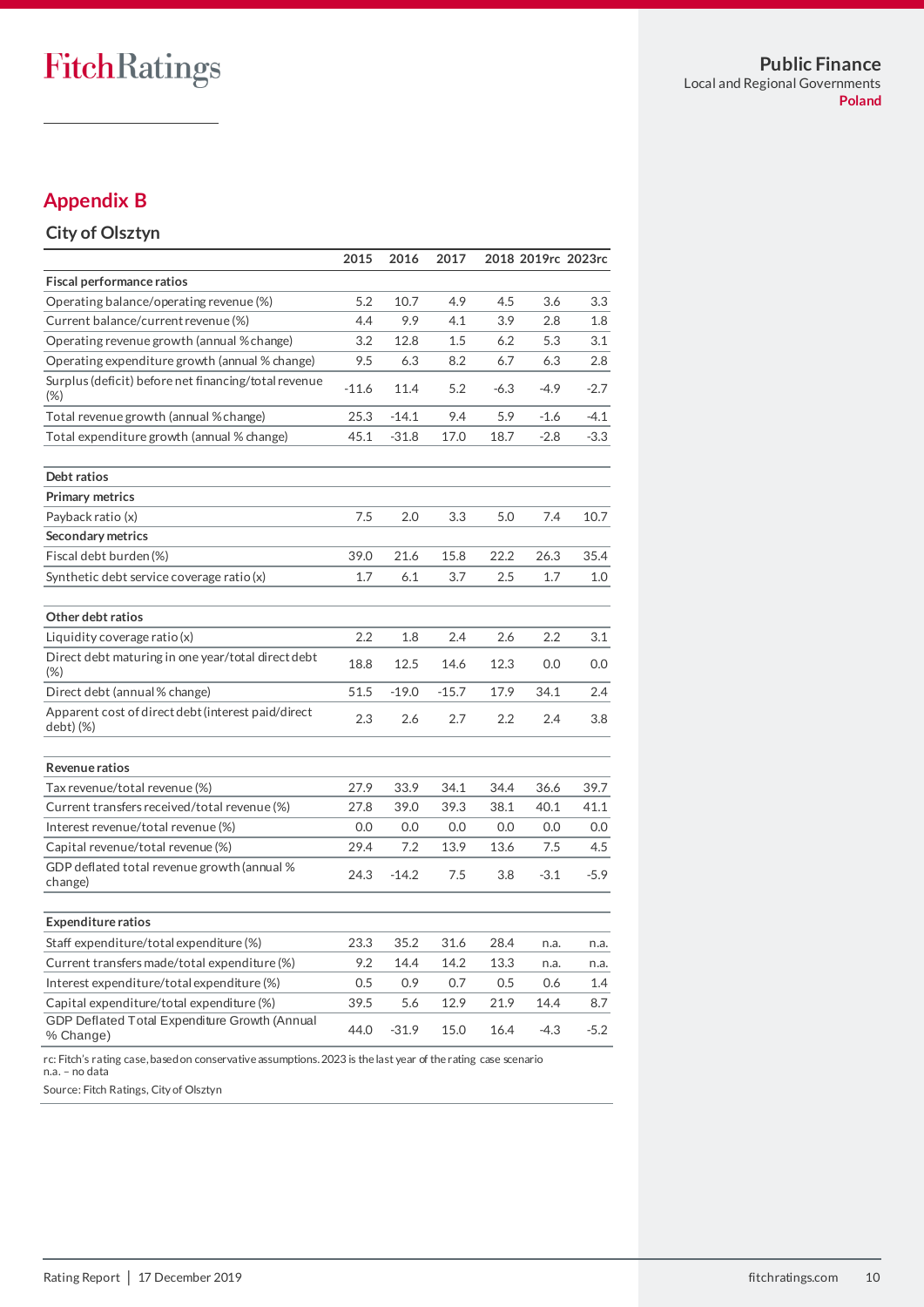# **Appendix C: Rating Cases Comparisons and Rating Sensitivities**

**Payback - Fitch's Base and Rating Case Scenario**



#### **Fitch-Rated Cities in Poland Rating Case Scenarios - Payback**